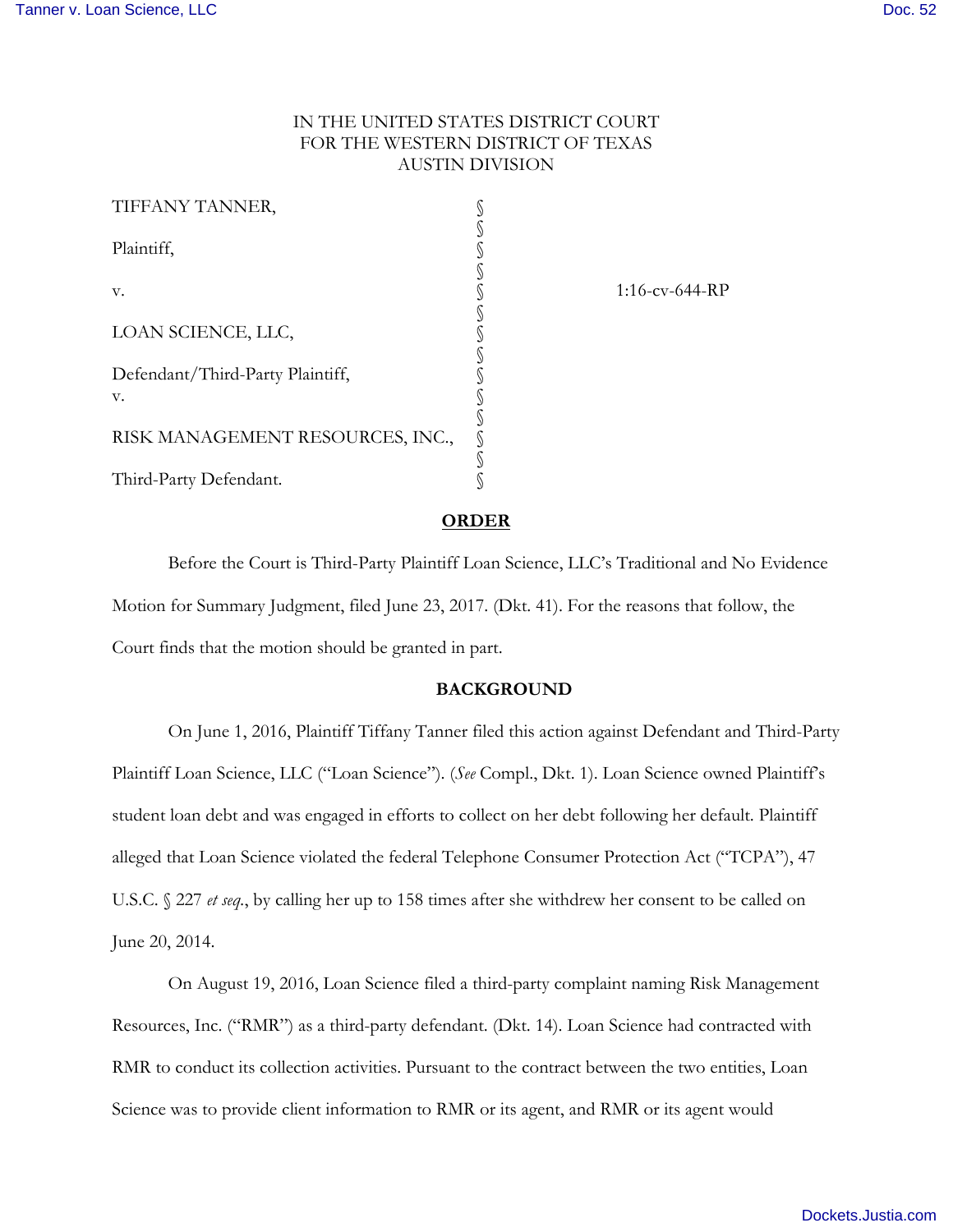undertake collection efforts and provide account updates to Loan Science. (*See* Service Agreement, Dkt. 41-1, at 2). RMR eventually contracted with a third party, Mercantile Adjustment Bureau ("Mercantile") to perform the collection services. (Mercantile Agreement, Dkt. 41-1, at 153). The contract between Loan Science and RMR additionally required RMR to manage Mercantile's performance to ensure the best results for Loan Science, implement Loan Science's collection strategy, and to engage in an ongoing process of evaluating and improving collection operations. (Service agreement, 41-1, at 2). Additionally, the contract required RMR and Mercantile to comply with all federal and state laws and regulations governing the collection of debts. (*Id.* at 4).

Each party agreed to indemnify the other under the contract. RMR and Mercantile were to indemnify Loan Science for all losses that directly resulted from their "negligence, willful misconduct, or performance or failure to perform" under the contract. (*Id.*). This indemnification was contingent upon Loan Science's warranting that "to the best of its knowledge the information furnished by it to [Mercantile] regarding the identity of the debtor or any other such information regarding the debtor is accurate as of the date furnished." (*Id.*). Loan Science agreed to indemnify RMR and Mercantile for any losses sustained as a result of its provision of inaccurate debtor information. (*Id.*).

Loan Science asserts that the indemnification clause requires RMR to indemnify it for the losses it sustained as a result of Plaintiff's litigation. More specifically, Loan Science argues that RMR and Mercantile failed to perform adequately under the relevant agreements because Mercantile failed to make note of Plaintiff's "do not call" request and did not notify Loan Science of the request. This failure to convey the information resulted in Loan Science's continuing to provide Plaintiff's account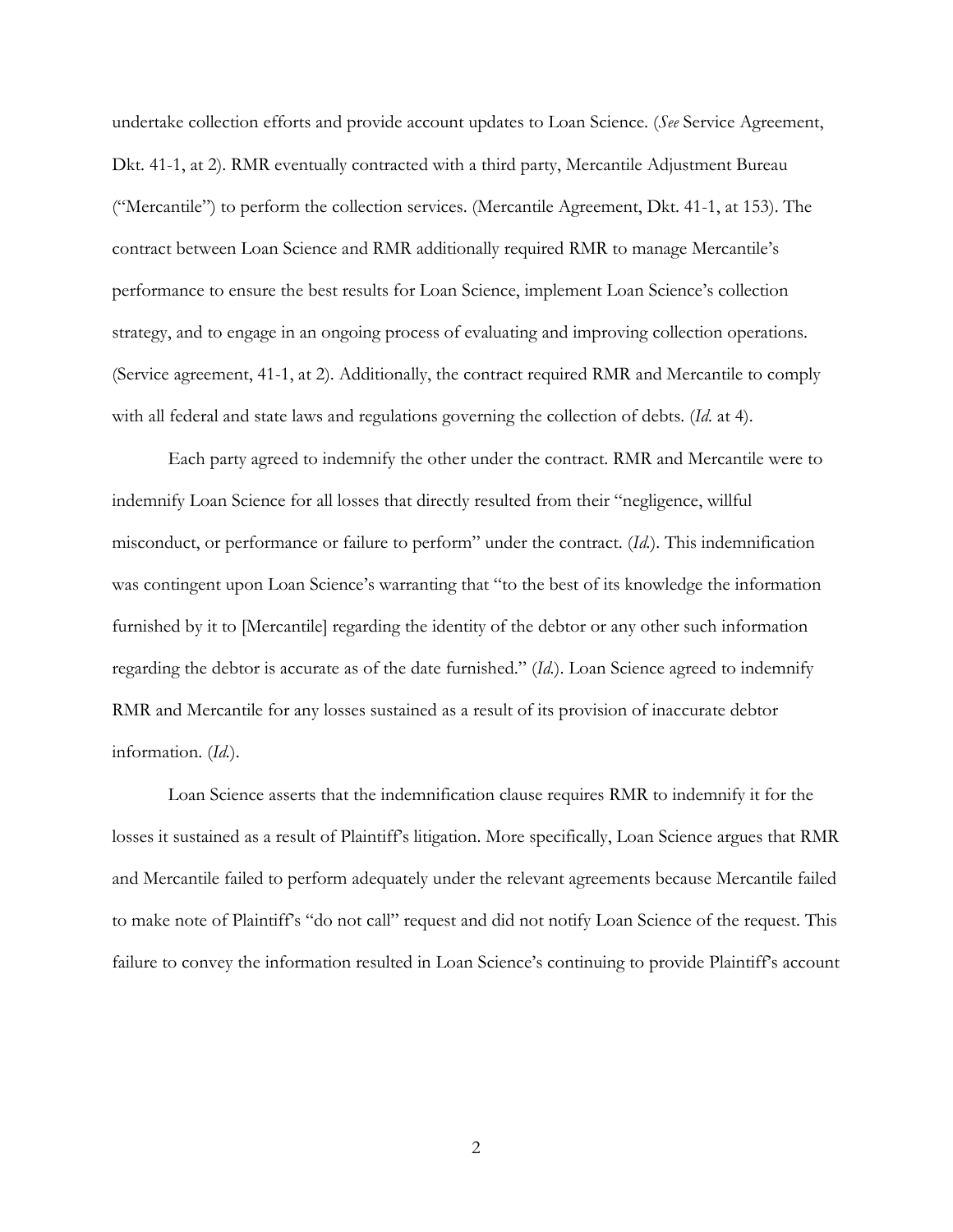information to Mercantile in the "Daily Dialer File"<sup>[1](#page-2-0)</sup> to continue collection activities. This in turn resulted in Mercantile's continuing to call Plaintiff, as seemingly instructed by Loan Science, notwithstanding her "do not call" request, giving rise to Plaintiff's cause of action.

# **LEGAL STANDARD**

Summary judgment is appropriate under Rule 56 of the Federal Rules of Civil Procedure only "if the movant shows there is no genuine dispute as to any material fact and that the movant is entitled to judgment as a matter of law." Fed. R. Civ. P. 56(a). A dispute is genuine only if the evidence is such that a reasonable jury could return a verdict for the nonmoving party. *Anderson v. Liberty Lobby, Inc.*, 477 U.S. 242, 254 (1986). "A fact issue is 'material' if its resolution could affect the outcome of the action." *Poole v. City of Shreveport*, 691 F.3d 624, 627 (5th Cir. 2012).

 The party moving for summary judgment bears the initial burden of "informing the district court of the basis for its motion, and identifying those portions of [the record] which it believes demonstrate the absence of a genuine issue of material fact." *Celotex Corp. v. Catrett*, 477 U.S. 317, 323 (1986). "[T]he moving party may [also] meet its burden by simply pointing to an absence of evidence to support the nonmoving party's case." *Boudreaux v. Swift Transp. Co*., 402 F.3d 536, 544 (5th Cir. 2005). The burden then shifts to the nonmoving party to establish the existence of a genuine issue for trial. *Matsushita Elec. Indus. Co., Ltd. v. Zenith Radio Corp.*, 475 U.S. 574, 585–87 (1986); *Wise v. E.I. Dupont de Nemours & Co.*, 58 F.3d 193, 195 (5th Cir. 1995). After the non-movant has been given the opportunity to raise a genuine factual issue, if no reasonable juror could find for the non-movant, summary judgment will be granted. *Miss. River Basin Alliance v. Westphal,* 230 F.3d 170, 175 (5th Cir. 2000). The court will view the summary judgment evidence in the light most favorable to the non-movant. *Rosado v. Deters*, 5 F.3d 119, 123 (5th Cir. 1993).

-

<span id="page-2-0"></span><sup>&</sup>lt;sup>1</sup> The "Daily Dialer File" was a data file provided by Loan Science to Mercantile each day and included the identity of a debtor, the amount owed, and other account information. Loan Science asserts that the system also allowed Mercantile to update account information which would be returned to Loan Science.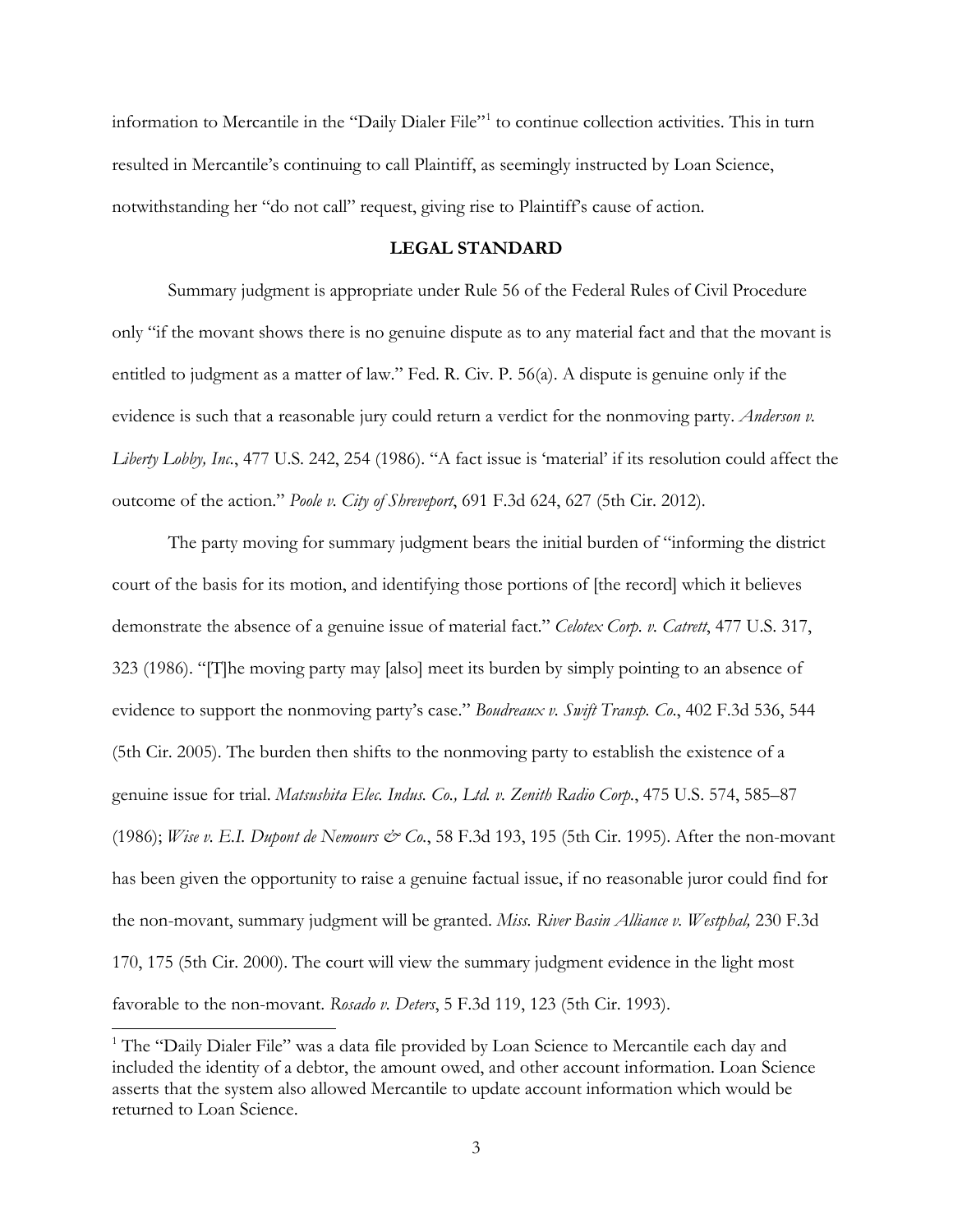# **DISCUSSION**

 Loan Science and RMR appear to be in agreement that the indemnification clause of their contract is valid and enforceable. They disagree, however, on whether the facts of this case have triggered a duty for RMR to indemnify Loan Science for losses sustained in this litigation. The issues thus requiring resolution are: (1) whether RMR engaged in negligence, willful misconduct, or failed to perform under the contract; (2) if so, whether indemnification is excused because of Loan Science's failure to provide RMR with accurate information; and (3) whether the losses for which Loan Science seeks indemnification resulted directly from RMR's wrongdoing.

#### **1. RMR's Wrongdoing**

The failure of RMR and its agent, Mercantile, to perform under the contract with Loan Science is clear. As noted above, the contract imposed upon RMR and Mercantile an independent obligation to comply with federal law governing debt collection. The evidence establishes that Mercantile received Plaintiff's "do not call" request, yet immediately disregarded the request. (Mot. Summ. J. Exs. F–G, Dkt. 41-1). There appears to be no dispute that Mercantile called Plaintiff up to 158 times thereafter.

RMR does not dispute that Mercantile received Plaintiff's request yet continued to call her. Rather, it argues that there is "no evidence that [it] acted negligently or willfully." (Resp., Dkt. 47, at 9). But the parties' agreement did not limit RMR's liability to situations of negligence or willful misconduct; it also required RMR and Mercantile to indemnify Loan Science for any damages resulting from their "performance or failure to perform" under the contract. (Service Agreement, Dkt. 41-1, at 4). The failure of RMR and its agent to comply with Plaintiff's "do not call" request was a violation of federal law, and thus a breach of its agreement to abide by all law governing its collection activities. (*See id.* ("RMR and [Mercantile] shall comply with all provisions of relevant . . . statutes and regulations, if any, governing the collection of the subject debt.").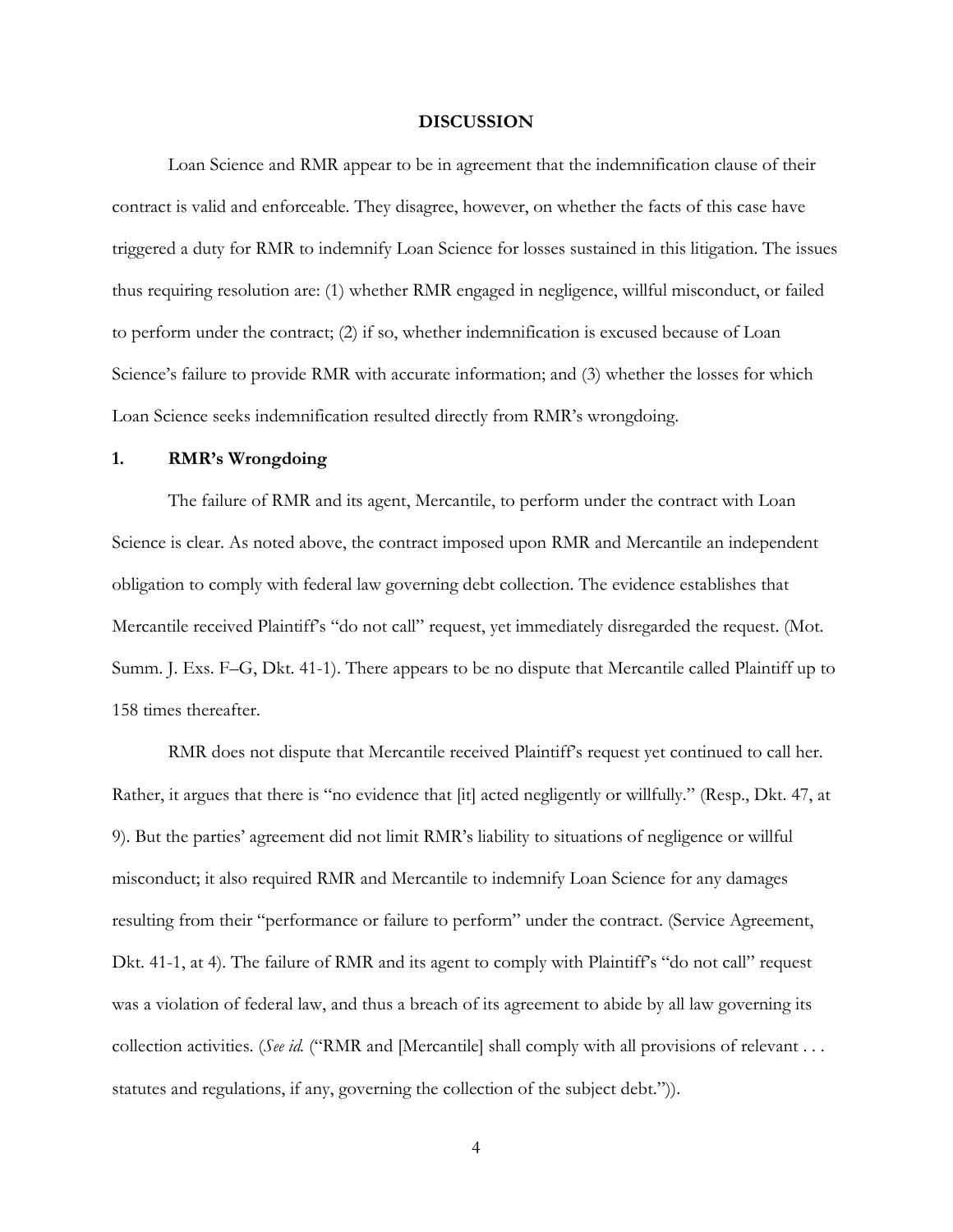RMR makes several other arguments to shift blame for the violation back to Loan Science. First, RMR argues that Loan Science should have discontinued instructing Mercantile to call Plaintiff after she made her "do not call" request. (Resp., Dkt. 47, at 8). The Court would agree, were there any evidence that Mercantile communicated the request to Loan Science. Obviously, Loan Science cannot be faulted for failing to make updates to its files on the basis of information it did not have—information that RMR or Mercantile received yet withheld.<sup>[2](#page-4-0)</sup> Additionally, even if RMR's obligation to indemnify Loan Science was dependent on Loan Science's provision of accurate debtor information, the obligation of RMR's agent to comply with federal law was not. Thus, the fact that Loan Science conveyed Plaintiff's account information in its Daily Dialer File might excuse indemnification, but it would not excuse the failure of RMR and its agent to enact procedures to ensure compliance with federal law, and stop calls to a person who has made a do not call request. (*See* Service Agreement, Dkt. 41-1, at 2 (requiring RMR to "[e]ngage in ongoing process evaluations and improvement . . . with regard to collection performance," and to "[m]anage [Mercantile's] performance and operation to assure best possible results for [Loan Science]").

Second, RMR argues that Loan Science should have never directed it to call Plaintiff, even before her "do not call" request in June 2014, because she had made another request sixteen months earlier. While true that Plaintiff withdrew her consent to be called on March 5, 2013, she signed a

 $\overline{a}$ 

<span id="page-4-0"></span><sup>&</sup>lt;sup>2</sup> RMR makes a patently misleading argument that Loan Science "apparently had knowledge of [Plaintiff's] request, such that [Loan Science] called RMR's agency to discuss it and request documentation." (Resp., Dkt. 47, at 8). As support for this assertion, RMR cites a declaration and deposition of Gary Ciesla, a former employee of MAB. In his declaration, Ciesla states that, in July 2014, he received a call from an unnamed woman from Loan Science to discuss a complaint received from *a* debtor, and that he discussed the complaint and the notes on file, including a "do not call" request. (Ciesla Dep., Dkt. 47-1, at 34). At his deposition, Ciesla expressly stated that he did not recall the name of the consumer that was the subject of the call. (Ciesla Dep., Dkt. 47-1, at 39). This evidence establishes only that Loan Science once called to discuss one of the hundreds or thousands of Loan Science accounts Mercantile handled. It is mere speculation to suggest that Loan Science had called to inquire about Plaintiff's complaint. And it is highly misleading to assert without qualification, as RMR has done, that the call concerned Plaintiff's account. The Court will assume at this time that a stern admonition should suffice to convey the seriousness with which the Court views such baseless and deceptive argument.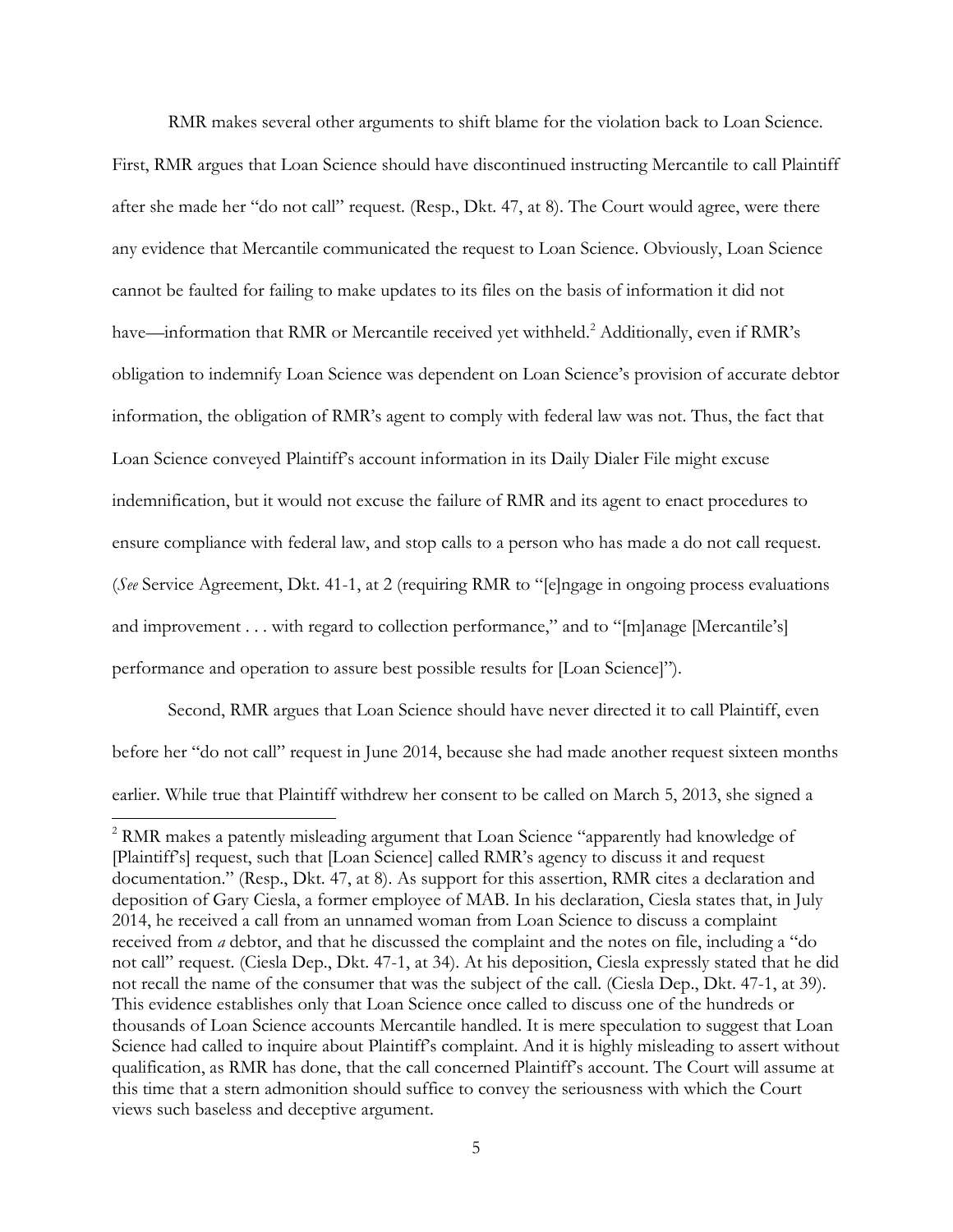forbearance application the next day once again authorizing Loan Science to contact her by phone. (*See* Forebearance Application, Dkt. 50-1, at 6). The prior "do not call" request therefore has no bearing on the issues currently under consideration.

Finally, RMR argues that the system in place—the Daily Dialer File—did not allow RMR or its agent to communicate a "do not call" request to Loan Science. This is a red herring. First, nothing suggests that the Daily Dialer File was the sole means of communication between Loan Science and Mercantile. Mercantile could have contacted Loan Science in any number of ways regarding the "do not call" request, and asked them to remove Plaintiff from the Daily Dialer File. Second, as stated repeatedly, the obligation of RMR and Mercantile to comply with federal law was an independent one not apparently requiring communication with Loan Science. Third, the Ciesla declaration establishes that Mercantile had the capacity to note in its own files that a debtor withdrew consent to be called. (Ciesla Decl., Dkt. 47-1, at 34 ("I discussed the complaint and the notes on the file, including the do not call notation . . . .")). The ability or inability to include Plaintiff's request in the Daily Dialer File therefore cannot excuse the failure of RMR and Mercantile to note the request in its own records and honor it.

 The Court therefore finds that the evidence before it demonstrates beyond any genuine fact dispute that RMR and Mercantile breached the agreement with Loan Science to engage in collection activities consistent with federal law. Having established a violation, the Court next turns to whether Loan Science failed to provide RMR or Mercantile with appropriate information, relieving them of their duty to indemnify Loan Science for any losses.

# **2. Loan Science's Provision of Accurate Information**

Loan Science argues that it has provided necessary and accurate information to RMR and Mercantile pursuant to its agreement. (Mot. Summ. J., Dkt. 41, at 9). As evidence, it points to the deposition of Donald Whittaker, RMR's President, wherein he testified that he had no reason to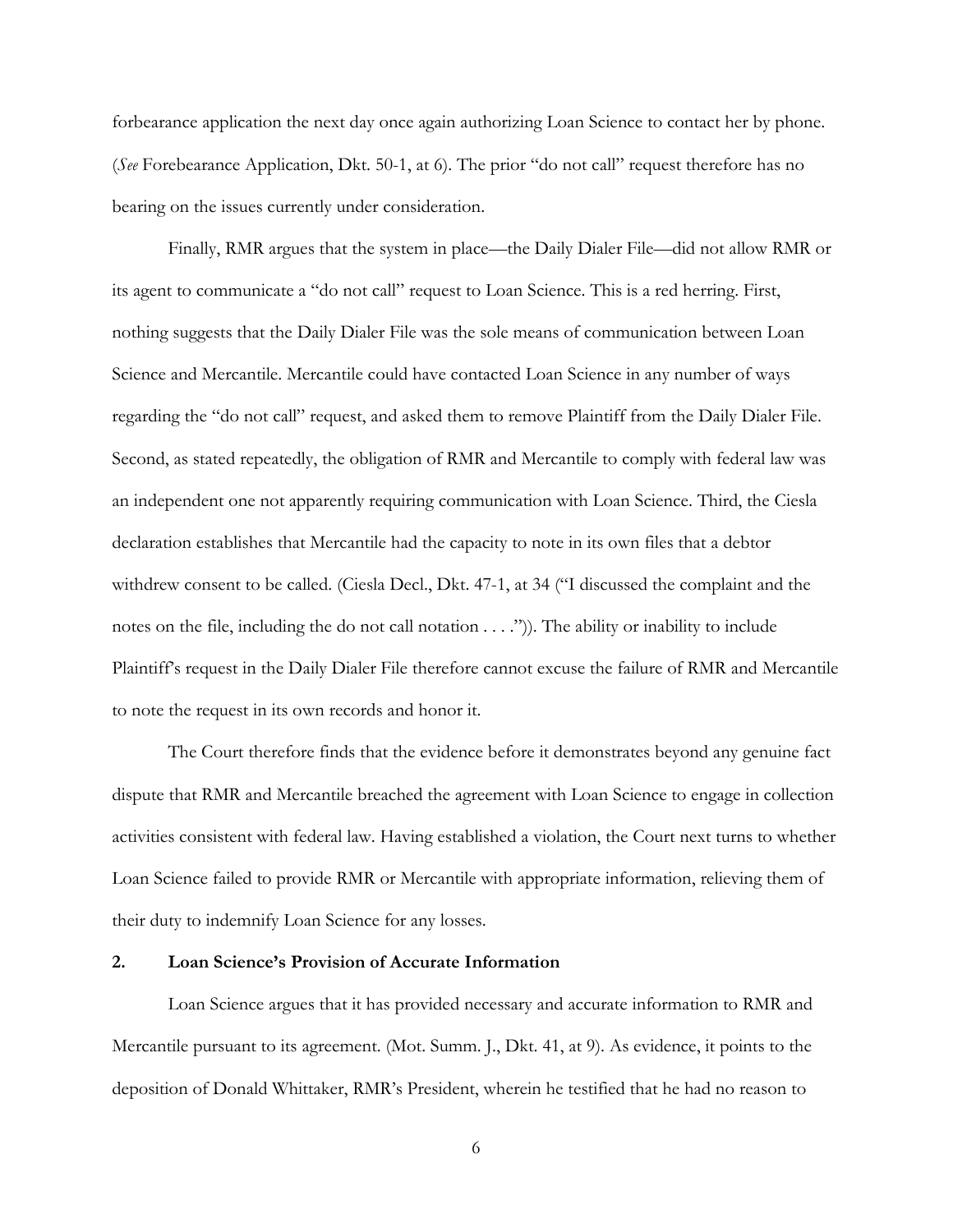believe that Loan Science had failed to provide correct information as to the categories of data enumerated in the parties' agreement. (Whittaker Dep., Dkt. 41-1, at 49). And although Whittaker faulted Loan Science for failing to communicate Plaintiff's 2014 "do not call" request (back) to Mercantile (which had already received the request directly from Plaintiff), he conceded that he had no personal knowledge of any evidence suggesting that this request was communicated to Loan Science in the first instance—other than a subjective belief that the debt collector was experienced enough that she *should have* reported the request. (Id. at 49-51).<sup>[3](#page-6-0)</sup>

The evidence demonstrating whether the "do not call" request was received by Loan Science is crucial to RMR's defense. Contrary to RMR's apparent belief, the indemnification clause does not excuse its liability in all cases in which Loan Science provides inaccurate information. Rather, Loan Science warranted only that "*to the best of its knowledge* the information furnished by it . . . is accurate as of the date furnished." (Service Agreement, Dkt. 41-1, at 4). Thus, even if the information provided by Loan Science was in some way inaccurate in light of Plaintiff's "do not call" request, RMR is excused from liability under the indemnification agreement only if the inaccurate information was not to the best of Loan Science's knowledge. Loan Science has presented evidence tending to show that it lacked knowledge of Plaintiff's "do not call" request. (Rudolph Decl., Dkt. 41-1, at 10). RMR does not properly rebut this evidence by showing only that the collector who received Plaintiff's request was experienced enough to know she should record it.<sup>[4](#page-6-1)</sup>

-

<span id="page-6-0"></span><sup>&</sup>lt;sup>3</sup> In the Court's view, the force of any platitudes about wisdom drawn from experience is undermined to some degree by the collector's decision to immediately redial Plaintiff after being instructed not to call. The collector apparently had second thoughts about recording an acknowledgment of Plaintiff's "do not call" request when she erased her first message and rerecorded a second leaving out that Plaintiff "said something about us … that we need to stop calling … yeah?" (Callback Message, Dkt. 41-1, at 158).

<span id="page-6-1"></span><sup>&</sup>lt;sup>4</sup> In response to an interrogatory requesting RMR to support any contention that Plaintiff's request was communicated to Loan Science, RMR vaguely asserts that "[Mercantile] sent its daily uploads to Loan Science. On the evening of June 20/early morning of June 21, [Mercantile] uploaded the file." (Resp. Interrog. No. 6, Dkt. 41-1, at 170). Other than this conclusory assertion, no evidence suggests that Plaintiff's request was included in that upload.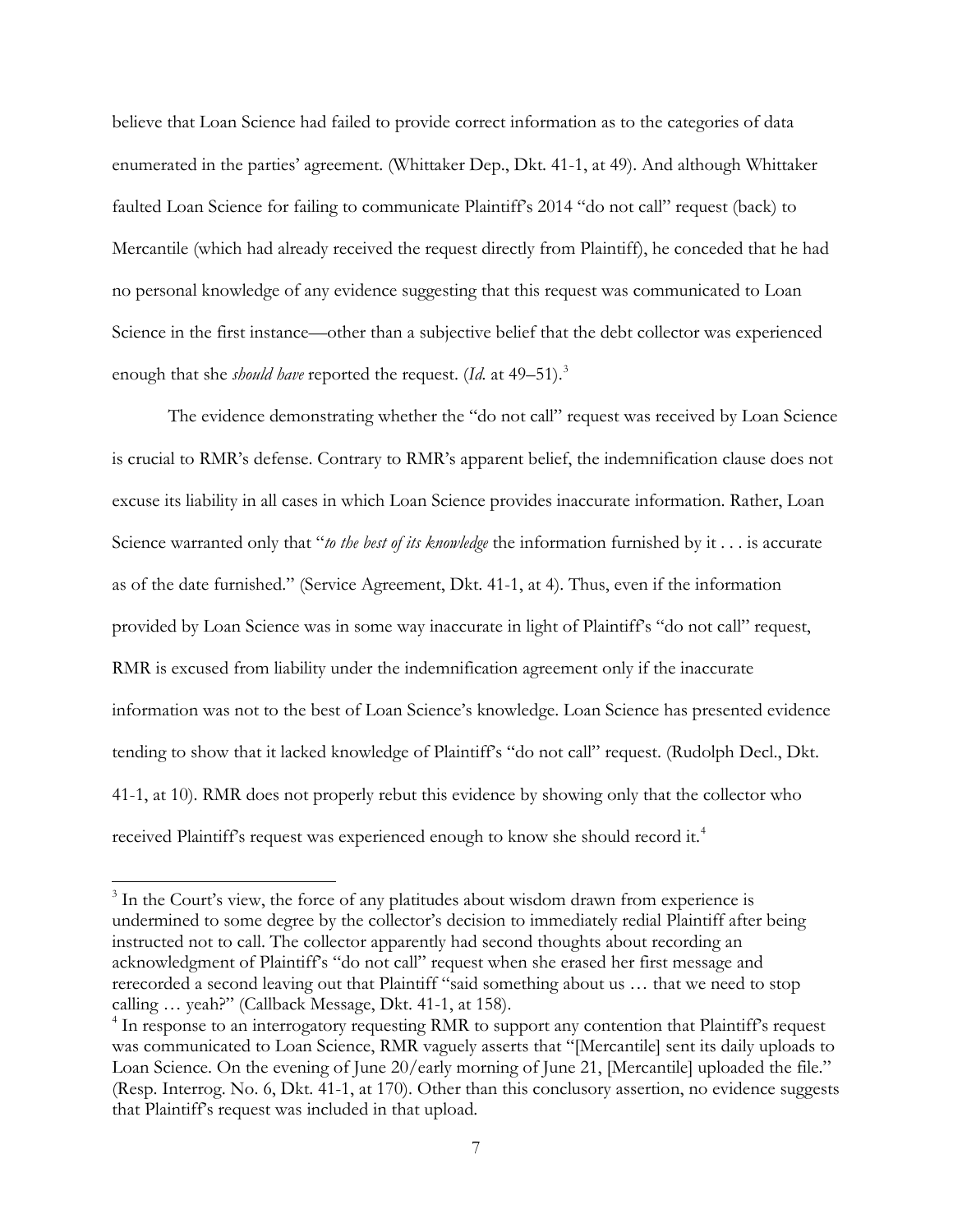RMR makes two attempts to create a fact dispute here, but each is unsuccessful. First, RMR argues that Loan Science failed to conduct any audit of "do not call" requests until after August 2014, which, it asserts, vitiates any indemnification obligations. (Resp., Dkt. 47, at 9). But nothing in the parties' agreement imposes upon Loan Science any obligation to conduct audits. On the contrary, the duty to conduct collections activity, manage Mercantile's performance (including the obligation to comply with federal law), and engage in "ongoing process evaluations and improvement" was allocated exclusively to RMR under the plain and unambiguous terms of the contract. (Service Agreement, Dkt. 41-1, at 2). In fact, to the extent the relevant information to be audited was within Mercantile's possession, as appears to be the case, the contract explicitly forbade Loan Science from obtaining the information without RMR's authorization. (Service Agreement, Dkt. 41-1, at 3 ("At no time will [Loan Science] be allowed to communicate with [Mercantile] . . . unless preauthorized by RMR.")). Additionally, and most fundamentally, a failure to audit, standing alone, is meaningless if it did not result in the provision of inaccurate information to RMR and Mercantile.

 Second, RMR again argues that the information Loan Science provided was somehow inaccurate because of Plaintiff's 2013 "do not call" request. As explained above, however, that prior request is irrelevant. Finally, RMR again misleadingly asserts here that Loan Science had knowledge of Plaintiff's June 2014 "do not call request" because it called Mercantile or RMR to discuss it. The Court will not address this argument again.

 Loan Science has met its burden of providing evidence tending to show that it provided necessary information to RMR and Mercantile that was correct to the best of its knowledge. RMR has failed to respond to this evidence in any meaningful way. Accordingly, the Court finds it established beyond any genuine factual dispute that Loan Science satisfied all conditions precedent

8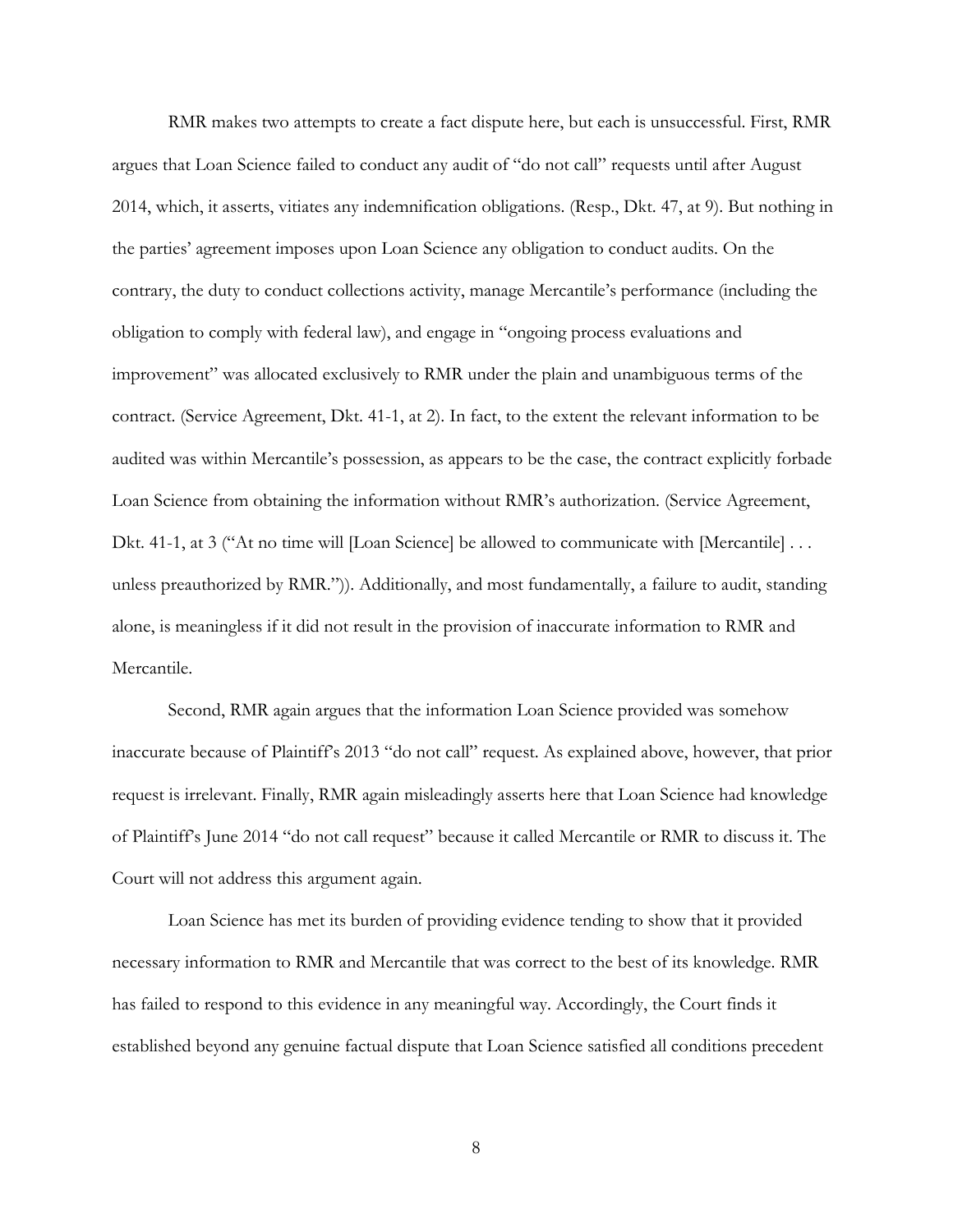to RMR's duty to indemnify. *See* Fed. R. Civ. P. 56(e)(2). The Court will next turn to the issue of loss.

# **3. Directly Resulting Loss**

 As noted previously, the indemnification clause holds RMR responsible for all losses that "directly result" from RMR's or Mercantile's wrongdoing. Thus, in order for RMR to be liable for any amount, it must be shown that RMR's wrongdoing was the direct cause of the loss.

Loan Science's evidence on this point is scant. Loan Science first directs the Court's attention to the Notice of Settlement, (Dkt. 33), to establish the fact that Loan Science entered a settlement agreement with Plaintiff. Loan Science then states that it "suffered \$71,000 in damages to settle Tanner's claims, along with attorneys' fees incurred in the defense of Tanner's claims and the prosecution of Loan Science's claims against RMR." (Mot. Summ. J., Dkt. 41, at 11). To support this assertion, Loan Science cites the declaration of Jeff Rudolph, a Loan Science partner, wherein he offers the conclusory statement that "[a]s a result of the RMR and MAB's negligence . . . Loan Science suffered \$71,000 in losses to settle Tanner's claims." (Rudolph Decl., Dkt. 41-1, at 10). This completes Loan Science's showing.

Apparently, the figure claimed by Loan Science includes Plaintiff's debt, which Loan Science seems to have discharged as part of the settlement agreement. The suggestion that Loan Science seeks to recover Plaintiff's debt from RMR was first raised in RMR's response brief. (*See* Resp., Dkt. 47, at 10 (stating, apropos of nothing, that "[a]ny amounts attributed to [Plaintiff's] debt that LS seeks to recover now are improper"). The Court only gained confidence that Plaintiff's debt was relevant to the losses now claimed when Loan Science stated in its reply brief that it "properly included the written-off debt in its requested judgment." (Reply, Dkt. 50, at 7).

 In support of its position that this debt is properly charged to RMR, Loan Science simply states that "RMR cites no support for the proposition that these amounts are improper." (*Id.*). But

9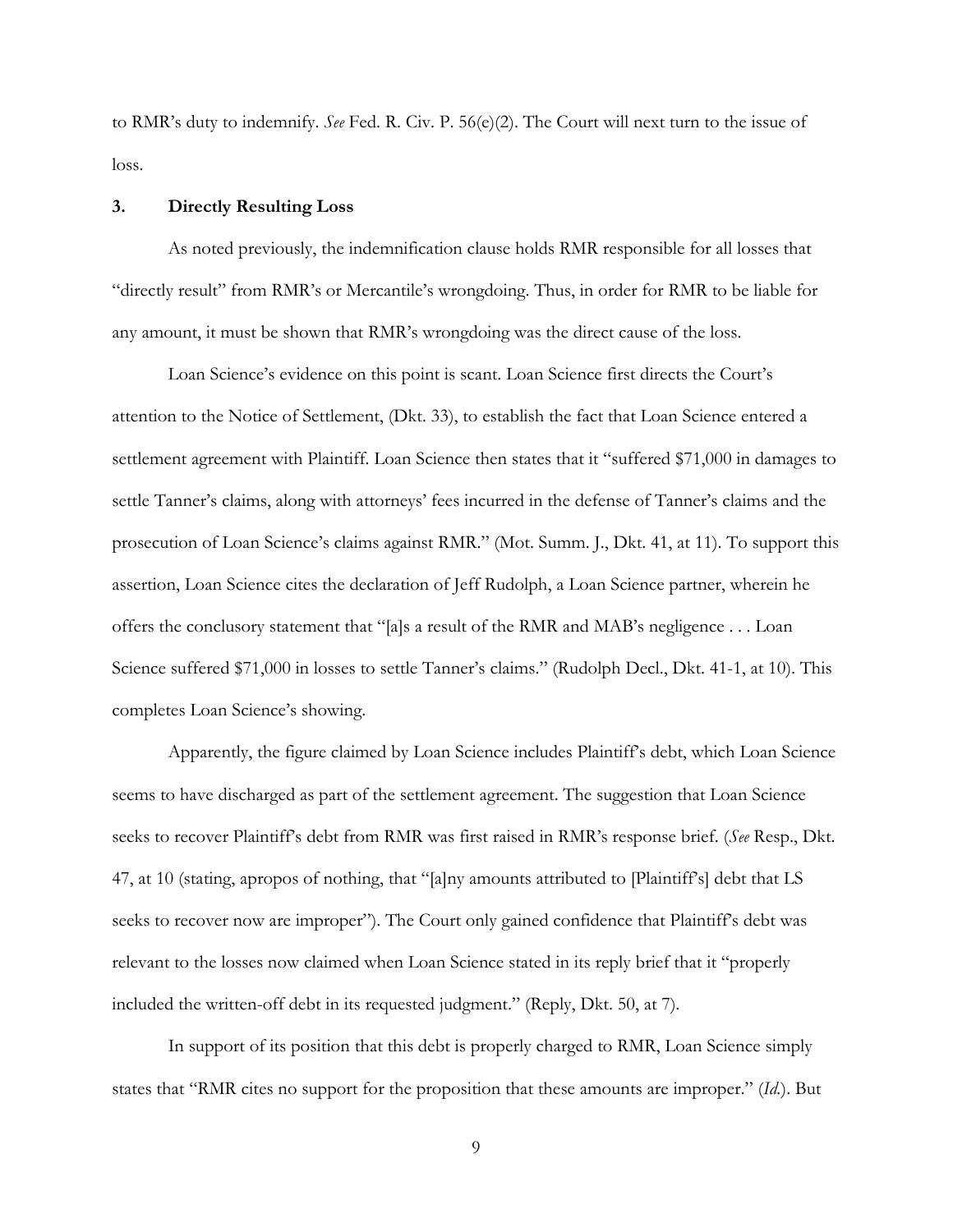the Court notes that Loan Science, too, provided no support for the proposition that the amounts *are* proper. As both third-party plaintiff and summary judgment movant, the burden rests with Loan Science to establish its entitlement to the relief it seeks. While common sense dictates that RMR would be responsible for the statutory penalties resulting from its violations of federal law, it is difficult to see how RMR's actions were the cause, rather than just the occasion, for the discharge of Plaintiff's debt.

 Although the Court concludes that RMR must indemnify Loan Science for those losses it has caused, it cannot determine what portion of claimed loss is properly charged to RMR and can therefore not grant summary judgment in full.

# **CONCLUSION**

 For the foregoing reasons, Loan Science's Motion for Summary Judgment is hereby **GRANTED IN PART**. (Dkt. 41). The Court **GRANTS** the motion as to the question of RMR's liability under the indemnification clause, but **DENIES** the motion as to the issue of damages.

 In the interest of judicial economy, the Court **ORDERS** Loan Science to file a supplemental motion for summary judgment on the issue of damages **on or before August 2, 2017**. The motion shall include or refer to<sup>[5](#page-9-0)</sup> a breakdown of the settlement amount and provide evidence and argument establishing what portion of the amount, if any, "directly result[ed]" from RMR's conduct outlined above. (*See* Service Agreement, Dkt. 41-1, at 4). Loan Science's failure to provide adequate evidence may result in summary judgment being rendered against it. *See St. Paul Mercury Ins. Co. v. Williamson*, 224 F.3d 425, 435 (5th Cir. 2000) ("The district court may enter summary judgment sua sponte if the parties are provided with reasonable notice and an opportunity to present argument opposing the judgment."). RMR's response to Loan Science's motion shall be due one week after the motion is

-

<span id="page-9-0"></span><sup>&</sup>lt;sup>5</sup> The Court recognizes that Loan Science may be under an obligation to keep details its settlement agreement with Plaintiff confidential. If this is the case, Loan Science may file the details of the settlement agreement separately and under seal.